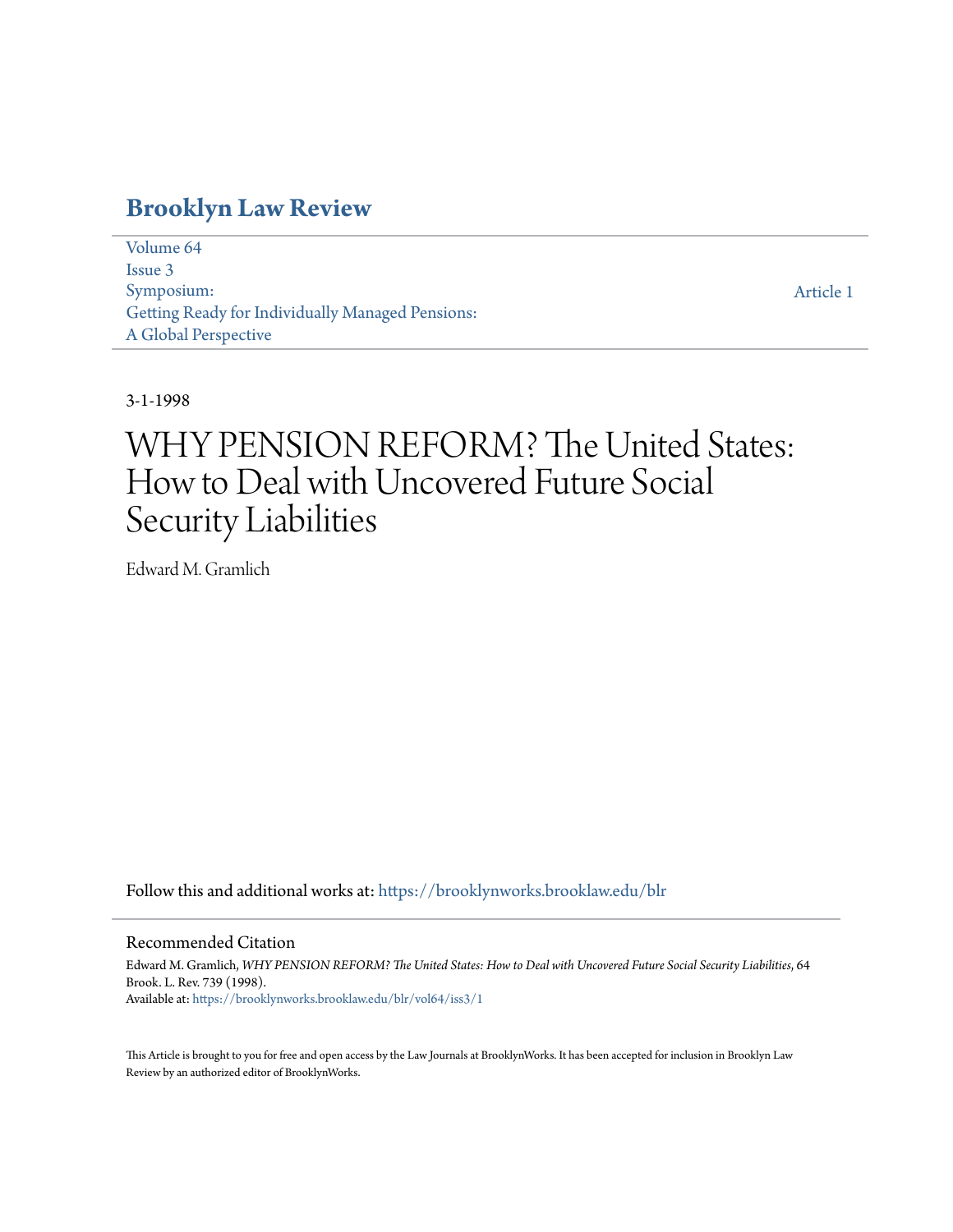# **BROOKLYN LAW REVIEW**

Volume 64 **1998** Number **3**

## **GETTING READY FOR INDIVIDUALLY MANAGED PENSIONS: A GLOBAL PERSPECTIVE**

\*Remarks **by** Edward M. Gramlich Member, Board of Governors of the Federal Reserve System at the Brooklyn Law School Brooklyn, New York September **17,** 1998'

### THE UNITED STATES: HOW TO DEAL WITH **UNCOVERED FUTURE** SOCIAL SECURITY LIABILITIES

*Edward M. Gramlich2*

The U.S. Social Security system, first formed back in the 1930s, is a government defined benefit pension program financed by worker payroll taxes. As workers pay in their

<sup>&</sup>lt;sup>1</sup> This text was originally published in the Kiel Week conference volume at the **Kiel** Institute of World Economics entitled "Redesigning Social Security," Symposium **1997,** Editor Horst Siebert.

**<sup>&#</sup>x27;** Member, Board of Governors of the Federal Reserve System.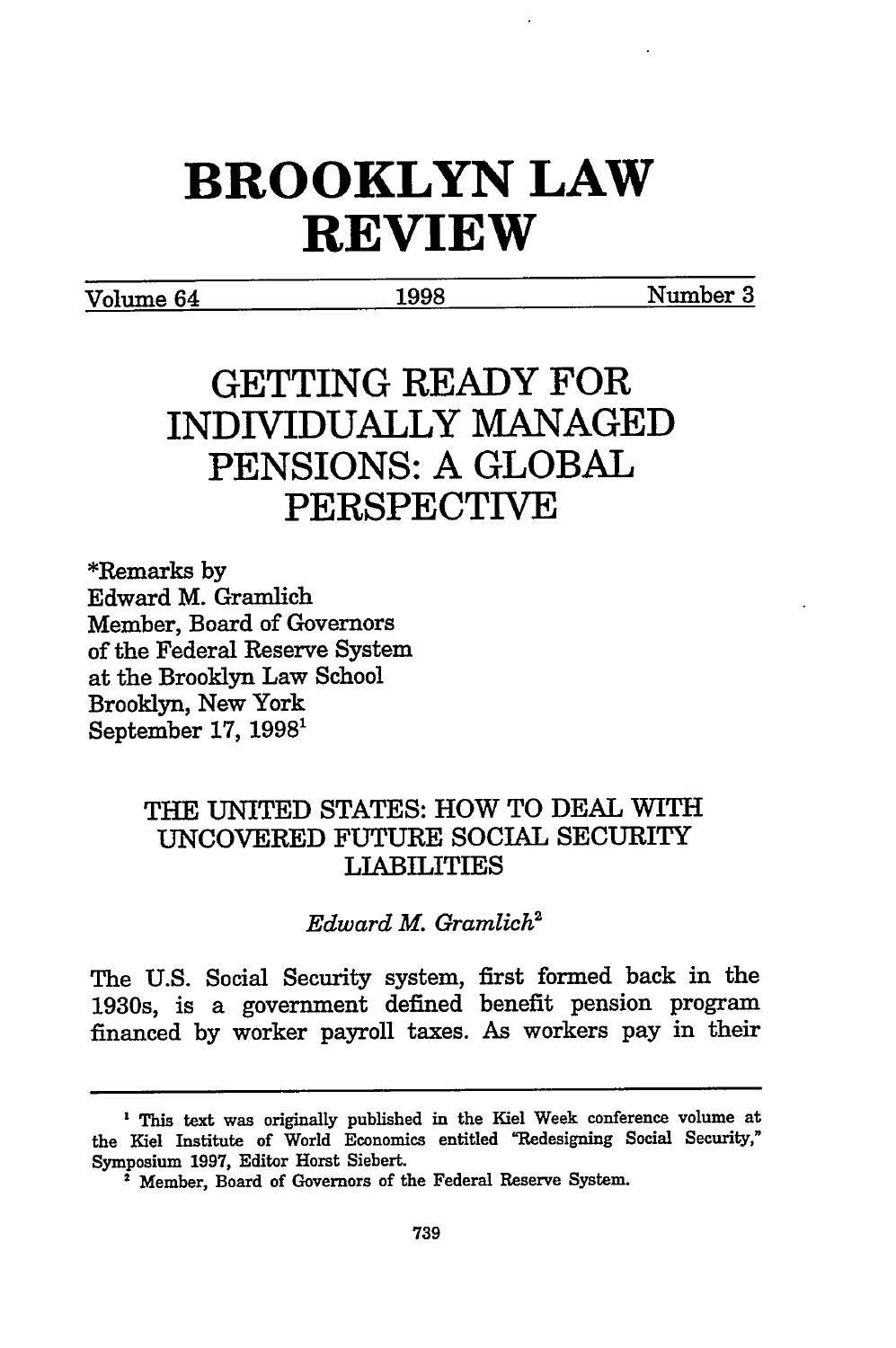payroll taxes, they accumulate benefit credits. At any point in time, one can make some economic and demographic assumptions, project forward tax inflows and benefit outflows, and determine the long-run actuarial soundness of the system, or really the long-term consistency of the present set of tax and benefit schedules.

Every year, such forecasts are made by the Social Security and Medicare trustees-three cabinet officers, the commissioner of Social Security, and two outside members. Although earlier Social Security legislation mandated that quadrennial outside advisory councils be appointed to review these forecasts and to comment on relevant policy issues, the last such council to examine the retirement system was the Greenspan Commission in 1983. But a new advisory council was formed in 1994 and I was asked to chair it. It included three members from business, three from unions, and various others from the private pension industry, the self-employment sector, independent representatives, and so forth, making thirteen members in all. We met monthly from mid-1994 to mid-1996, commissioned a number of special studies, appointed two technical panels that made reports, and in January 1997 issued our own report (Advisory Council 1997). In this paper I discuss this report, particularly trying to promote the proposal I put forward for dealing with the uncovered future liabilities of Social Security.

**1.** UNCOVERED LIABILrrIEs

The council's main point of departure was the annual reports of the Trustees of Social Security (see, for example, Trustees Report **1997).** As has been widely reported in the **U.S.** press, the intermediate assumptions of this report had the combined assets of the Old-Age, Survivors, and Disability Insurance (OASDI) trust funds going below the safety level, a year's worth of benefits, in 2029. The assets of the Medicare Hospitalization Insurance (HI) Trust Fund, a separate entity that we did not examine, were projected to go below the safety level in 2001, a far more urgent situation. But since the past convention was that these trust funds should be actuarially sound for 75 years, the fact that the OASDI trust fund assets were projected to go below the safety level as soon as 2029 was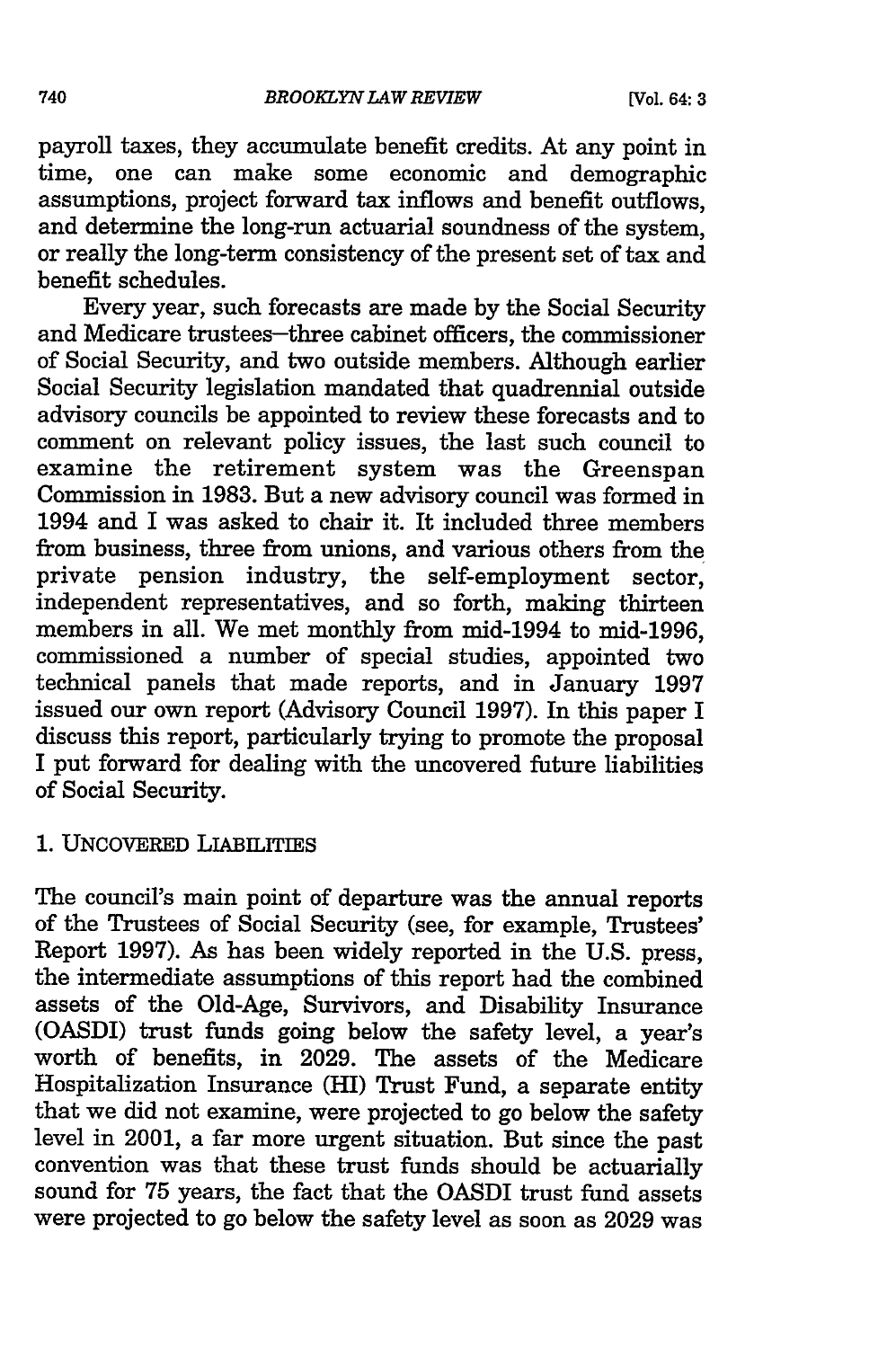alarming enough. The sum total of future Social Security liabilities stands now at \$2.5 trillion, 34 percent of current GDP, and it would take an immediate 18 percent increase in the OASDI payroll tax to eliminate this long-term actuarial imbalance.

With both the OASDI and HI trust funds, the underlying demographics of the country are such that projected benefits are rising rapidly compared to payroll tax inflows, so that once the fund assets first go below the safety level at some future date, say 2029, the funds will be increasingly far out of actuarial balance after that date. In that sense, \$2.5 trillion is an underestimate of future uncovered liabilities, as is the 18 percent payroll tax deficiency.

These numbers reflect two deeper pension-saving issues for the United States. One involves actuarial balance. In a stable defined benefit social security system with pay-as-you-go (PAYG) financing, the underlying accounting identity can be written as:

 $[1]$   $t=(B/W) \cdot (S/N) = r \cdot d$ ,

where  $t$  is the OASDI tax rate on taxable wages,  $B$  is average social security benefits, *W* is average taxable wages, *S* is the number of social security recipients, and *N* is the number of workers. The overall numerator,  $(B \cdot S)$ , is aggregate social security benefits. The overall denominator,  $(W \cdot N)$ , is aggregate taxable wages, with the overall right-hand side equaling the payroll tax rate because of the PAYG identity. This identity can also be written as the product of the aggregate replacement rate,  $(r = B/W)$ , and the dependency ratio,  $(d =$ *SIN).*

The United States now has an aging population, with people living longer and not having enough babies to stabilize the population share of young people. This means that the dependency ratio, *d,* is steadily rising, from about 0.29 today to about 0.56 by the end of the 75-year forecast period. According to the PAYG identity, if nothing is done to aggregate replacement rates, the payroll tax rate must rise steadily to pay for the existing defined benefit Social Security plan.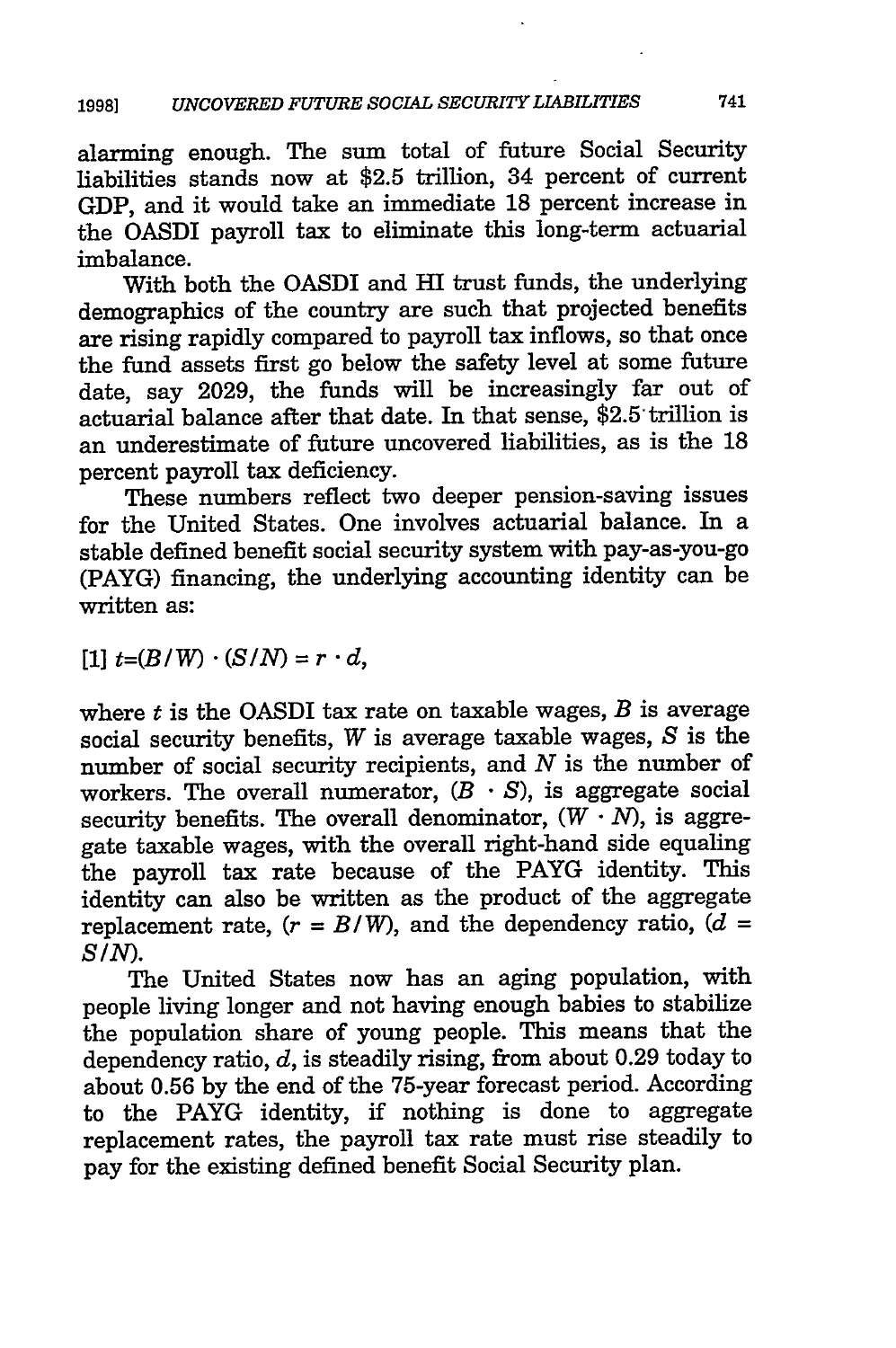Figure 1, which compares OASDI payroll tax inflows with projected future benefit outflows, all as a percent of taxable payrolls, gives the income flow statement for the OASDI trust funds. These same numbers converted to asset stock form, and shown as the ratio of the asset stocks as a percent of annual outflows---the so-called trust fund ratio--are shown in Figure 2.





<sup>2</sup> I: Low-cost scenario. - II: Best-guess scenario. - III: High-cost scenario. Source: Trustees of Social Security (1997).

Figure 2 - Trust Fund Ratios for OASI and DI Trust Funds, Combined (assets as a percentage of annual expenditures)<sup>a</sup>



<sup>&</sup>lt;sup>2</sup> For legend and source see Figure 1.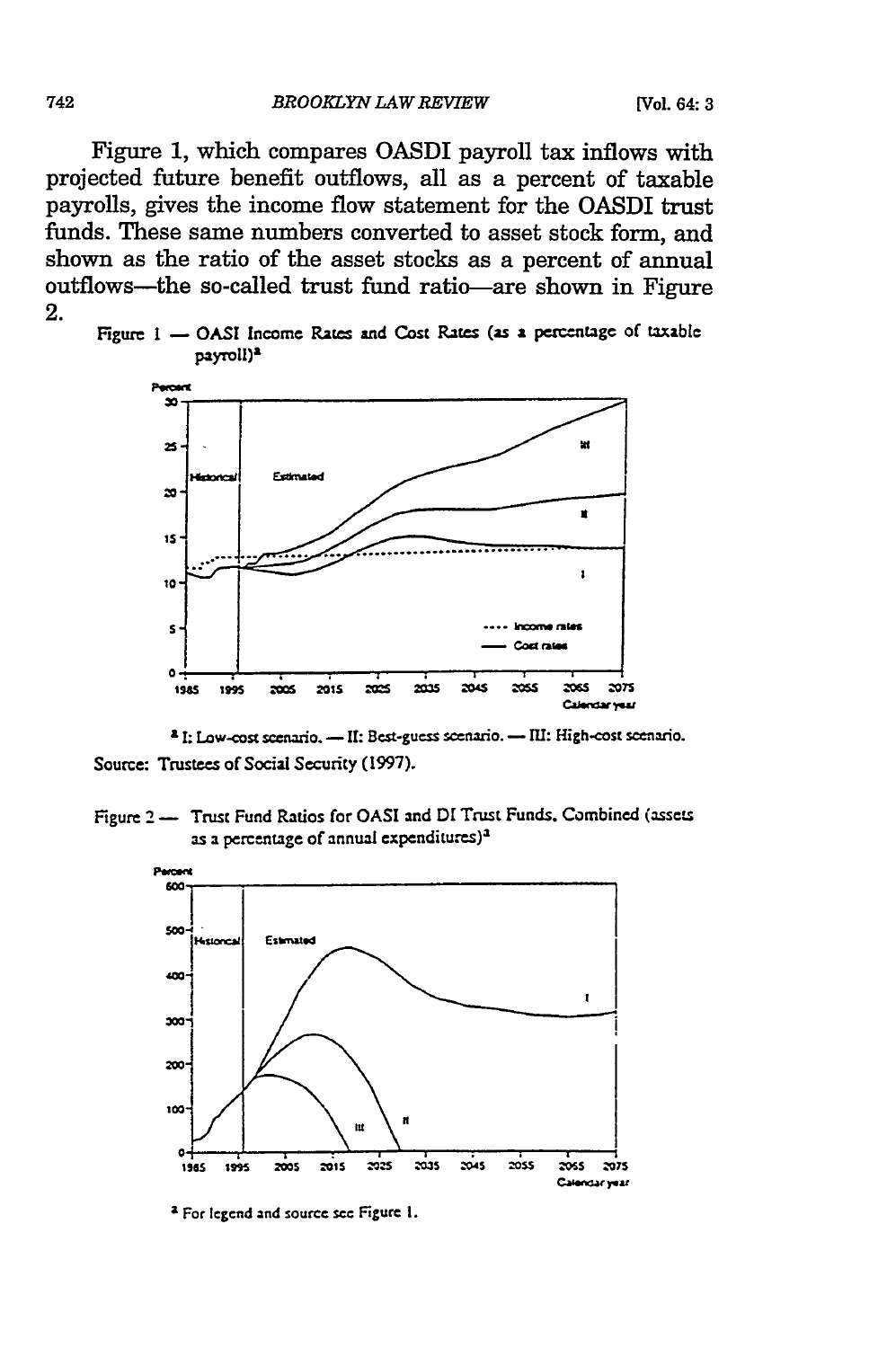The second issue involves the rate of return. Another property of a PAYG system, first pointed out by Paul Samuelson, is that the equilibrium real rate of return on worker contributions equals the rate of growth of the economy's real wage base (real wages times number of workers). This real wage base is slated to grow about 1 percent in the long-term forecasts of the Trustees, which means that younger cohorts will be increasingly getting fewer discounted benefits relative to their discounted tax payments (using the overall real interest rate of 2.3 percent as the discount factor). Money's worth ratios, the ratio of discounted benefits to discounted taxes paid by employees and employers on behalf of employees, can be computed for past and future cohorts.

Taking into account the redistribution within Social Security, spousal benefits and the likely share of families receiving them, disability insurance levels and the likely share of families receiving them, and survivor's benefit levels and the likely share of families receiving them, the weighted average money's worth ratios for people born in different past and future years are shown in Figure 3. For people born before 1930, overall money's worth ratios are well above 1.0.

Figure 3 - Present Value of Expected OASDI Benefits as a Percentage of the Present Value of Expected Contributions of Alternative Social Security Systems, by Year of Birth for Grand Composite Workers<sup>a</sup>



<sup>2</sup>The figure refers to the Pay-As-You-Go system under Present Law (PL PAYG), the Personal Security Accounts (PSA) plan, the Individual Accounts (IA) plan, and the Maintain Benefit (MB) plan. See text for further de-'tails.

Source: Advisory Council (1997).

19981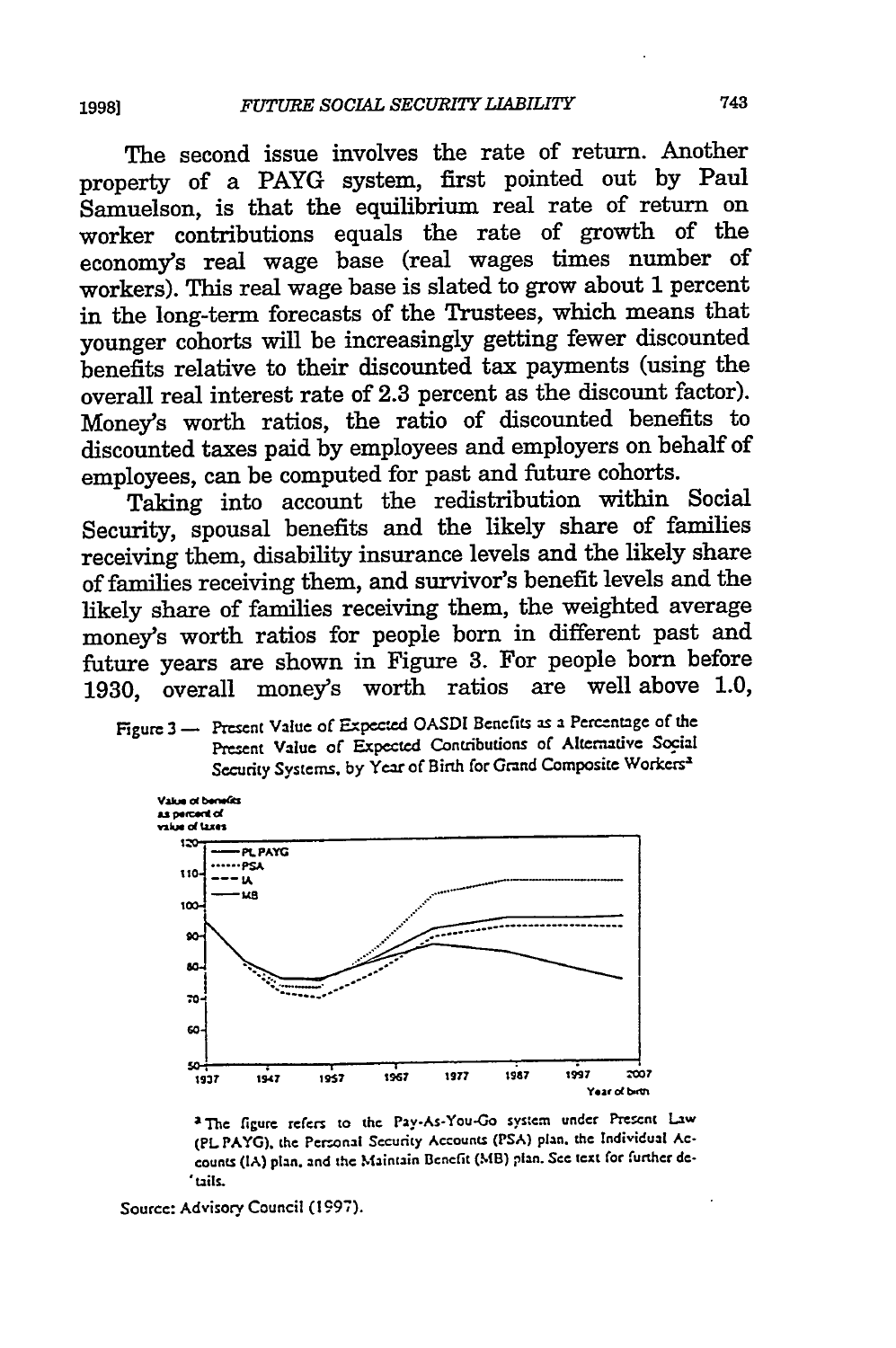meaning that on average Social Security was a much better investment than government bonds. For people born in the early 1930s and retiring now, overall money's worth ratios are about 1.0-meaning that Social Security has been approximately as good a financial investment as government bonds. For all of these age cohorts, Social Security should be a very attractive proposition-it gives social protection for lowwage and disabled workers and survivor's insurance, and still a decent financial return. Typically, Social Security is indeed very popular with these age groups.

But the story is very different for younger workers. While the overall money's worth ratio cycles a bit because of past movements in real interest rates, over the long run the aggregate money's worth ratio is slated to fall for younger workers, even before any policy changes in OASDI replacement or tax rates are made. With the necessary policy changes to bring the system into actuarial balance, these money's worth ratios would become lower yet. One reflection of this fact is shown in Figure 3. The line labeled "PL (present law) PAYG" assumes that Social Security is operated in the future as it has been for the most part in the 20th century-by raising payroll taxes as need be to finance present law benefits. Not surprisingly, these money's worth ratios drop to about 0.7 and falling. Not surprisingly, poll results find Social Security to be a much less attractive proposition for younger workers.

The interaction between these two issues sets up a difficult problem in political economics. Taxes could be raised or replacement ratios cut to keep the system in long-term PAYG balance. But the mere act of doing that worsens the money's worth ratios for younger cohorts and threatens the future popularity of the Social Security system. The question of how to bring the system into financial balance while preserving its political popularity was the central issue faced by the Advisory Council.

### 2. NEW APPROACHES

The council had three different approaches for dealing with these twin problems. Each approach takes advantage of the macroeconomic proposition that future returns on both stocks and bonds are likely to exceed the implicit PAYG return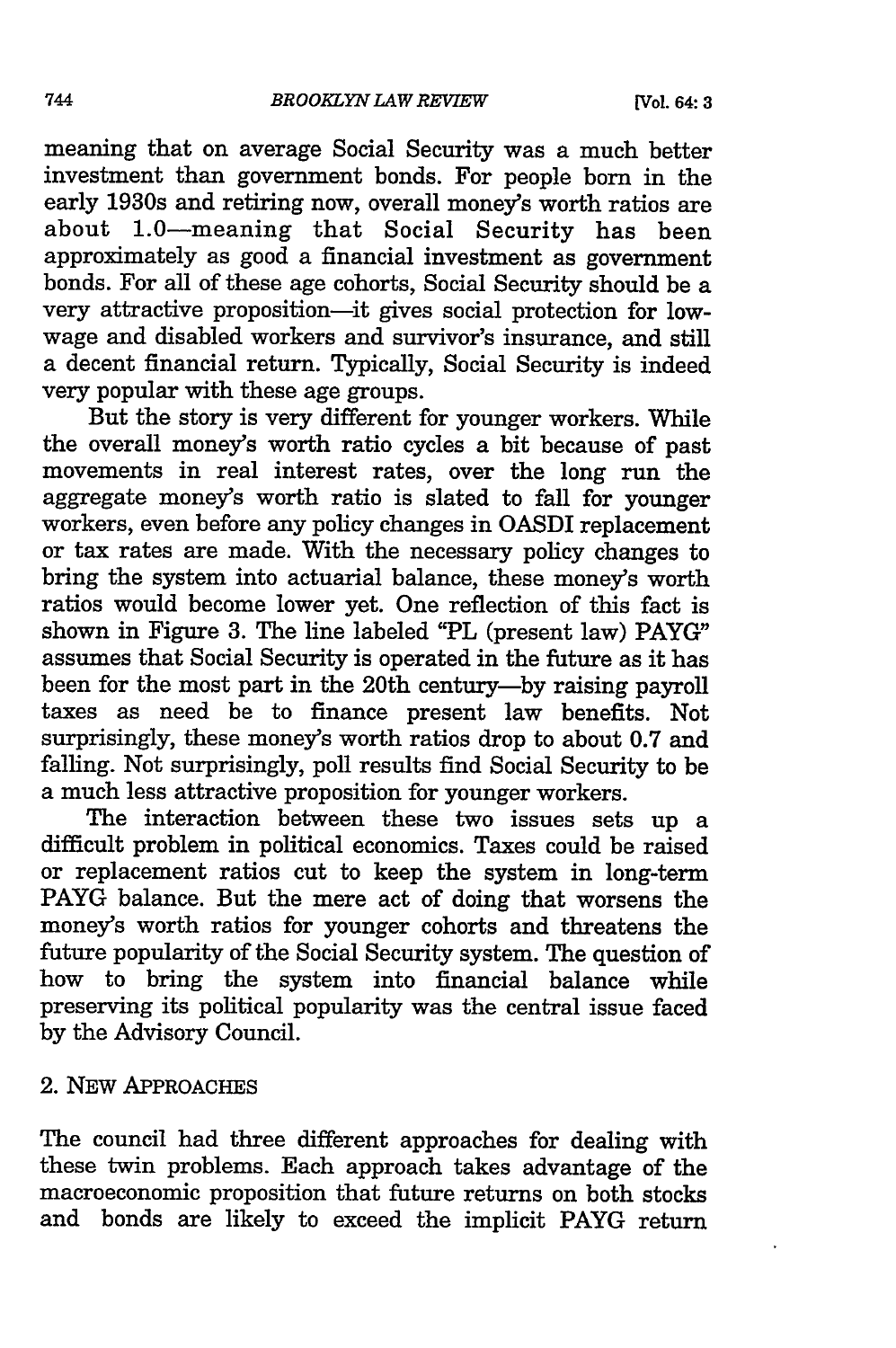of the present OASDI system. Two of the approaches take advantage of the additional macroeconomic proposition that the best way to insure a healthy retirement system in the 21st century is to raise retirement, and national, saving now.

One approach, known as the Maintain Benefits (MB) plan, involves minimal changes in benefit schedules, tax rates, and hence underlying rates of national saving. The trust fund finances would be preserved, and the money's worth ratios for younger workers raised (see the MB line in Figure 3), by a huge investment of Social Security funds in equities (combined with the forecasting projection that the returns on common stock would continue to exceed those on bonds). There are a number of institutional and political difficulties with such an approach, and in fact in the end those favoring the MB approach only wanted to "study" central fund equity investment, not actually do it. From a macroeconomic point of view, the most telling criticism of the MB approach is that it requires virtually no new national saving, and hence basically entails an asset swap with the private sector. In the end the OASDI trust funds would hold more stocks and fewer bonds, and private savers would hold fewer stocks and more bonds. But the country would be no richer in the long run because there would have been no new wealth creation.

A second approach, called the Personal Security Accounts (PSA) plan, involves a replacement of the present defined benefit system with large-scale defined contributions held outside the OASDI trust fund, similar to the Chilean system. These accounts would be privately owned and managed, hence increasing their riskiness. The OASDI benefit schedule would revert to a poverty-line flat benefit, again increasing the risk that individuals who did not invest well would not receive many retirement benefits. Since the present day payroll tax would be largely diverted to the personal accounts of individuals, there would also need to be a huge amount of transition financing-new borrowing and new taxes-for such a plan.

From a macroeconomic point of view the problem here is arbitrage. Basically, the government would be doing a huge amount of transition borrowing so that individuals could invest in their higher-yielding **PSA** accounts. The money's worth ratios turn out to be highest for this plan (see the **PSA** line in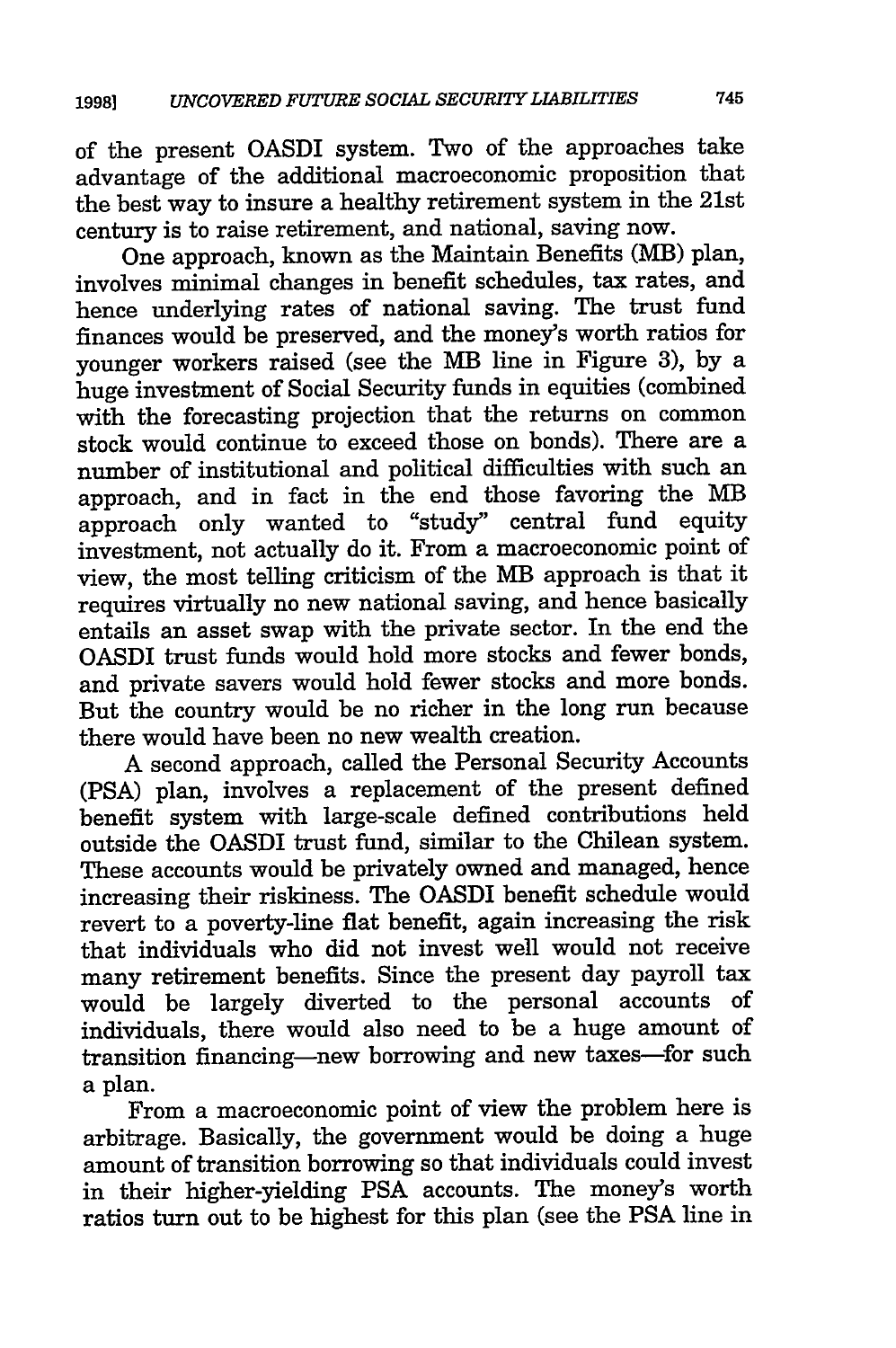Figure 3), but these can be misleading because of the arbitrage, and because the money's worth ratios are expectations, with a large potential variance because of the investment risk.

### 3. THE INDIVIDUAL AccouNTs PLAN

I personally do not favor either approach and have come up with an intermediate approach that preserves the important social protections of the present Social Security system, does this in a financially prudent way without relying on OASDI equity investment or arbitrage, and still adds what I consider to be badly needed new saving for retirement. My Individual Accounts (IA) plan does all three.

The first component of the IA plan is what might be called kind and gentle benefit cuts. These cuts would really be cuts in the real growth of benefits over time for high-wage workers, with disabled and low-wage workers being largely protected from any cuts. The IA plan would include some technical changes such as including all state and local new hires in Social Security and applying consistent income tax treatment to Social Security benefits. These changes are also part of the council's other plans, and go some way to eliminating Social Security's actuarial deficit.

Then, beginning in the 21st century, the changes would be supplemented with two other measures. There would be a slight increase in the normal retirement age for all workers. Under present law this normal retirement age is already slated to rise from age 65 to age 67 during the next century: the change would speed up this schedule, and also index it to the overall rise in life expectancy later on in the 21st century. There would also be a slight change in the benefit formula to reduce the growth of real Social Security benefits for highwage workers. Both of these changes would be phased in very gradually to avoid actual benefit cuts for present retirees and "notches" in the benefit schedule (instances when younger workers with the same earnings records get lower real benefits than older workers). The result of all changes would be a modest reduction in the overall OASDI replacement rate of equation [1] to leave OASDI payroll tax rates stable into the future. When combined with the rising number of retirees, the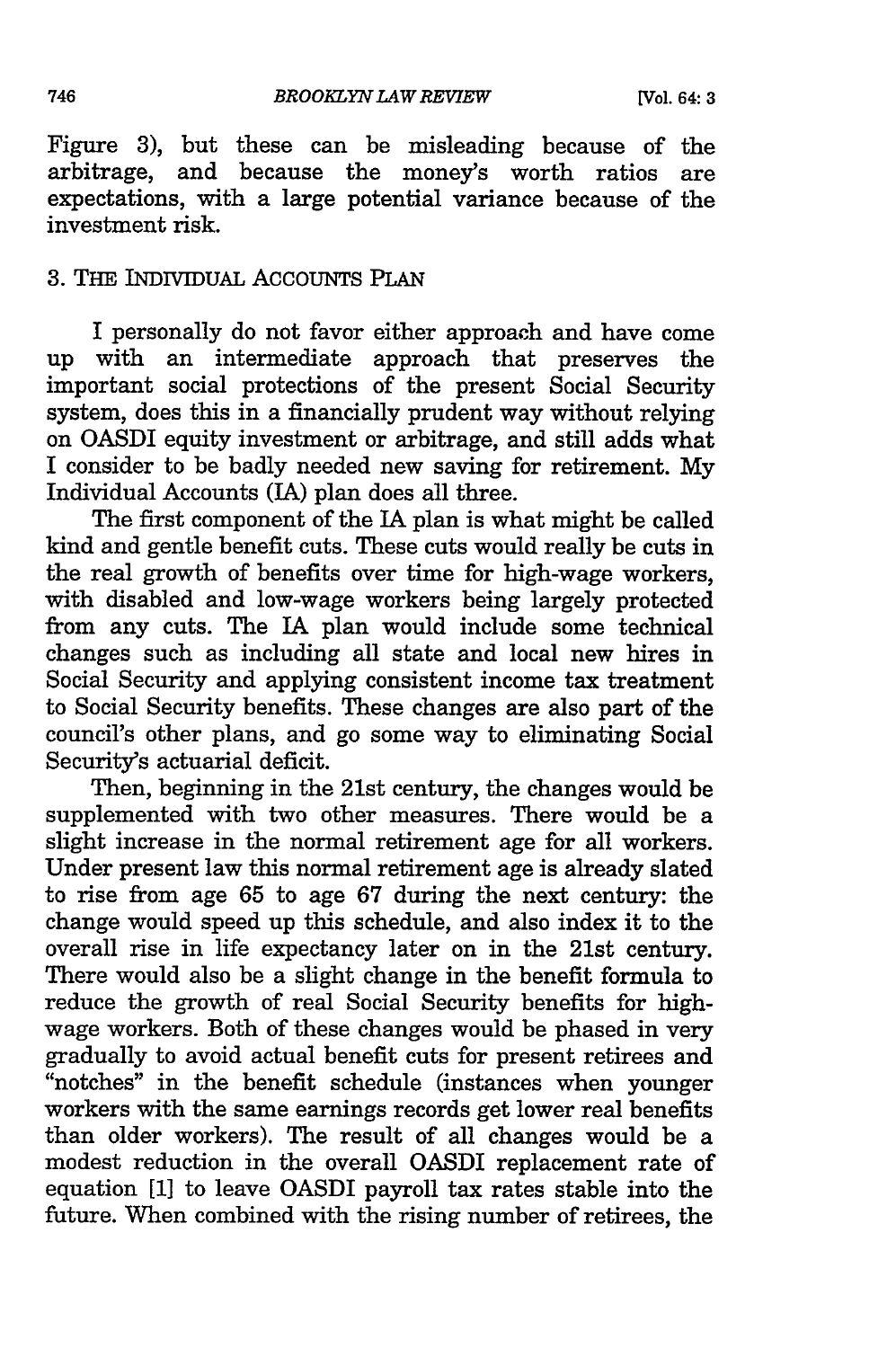share of the nation's output devoted to Social Security spending would be approximately the same as at present, eliminating this part of the impending explosion in future U.S. entitlement spending. Of the three plans suggested by our council, this IA plan is clearly the best for achieving short- and long-term balance in the U.S. federal budget.

These benefit cuts alone would mean that high-wage workers would not be experiencing rising real benefits as their real wages grow, so the IA plan would supplement these changes with another measure to raise overall retirement (and national) saving. Workers would be required to contribute an extra 1.6 percent of their pay to their defined contribution individual accounts. These accounts would be owned by workers but centrally managed. Workers would be able to allocate their funds among five to ten broad mutual funds covering stocks and bonds. Central management of the funds would cut down the risk that funds would be invested unwisely, would cut administrative costs, and would mean that Wall Street firms would not find these individual accounts a financial bonanza. The funds would be converted to real annuities on retirement, to protect against inflation and the chance that retirees would overspend in their early retirement years.

All changes together would mean that approximately the presently scheduled level of benefits would be paid to all wage classes of workers, of all ages. The difference between this outcome and present law is that under this IA plan these benefits would be affordable, as they are not under present law. The changes would eliminate Social Security's long-term actuarial deficit while still holding together the important retirement safety net provided by Social Security. They would significantly raise the return on investment contributions for younger workers. They would slow the growth of overall entitlement spending and improve the federal budget outlook, even in the near term. And, since the changes would involve neither asset swaps nor arbitrage, the changes would move beyond the present PAYG financing scheme, by building up the nation's capital stock in advance of the baby boom retirement crunch.